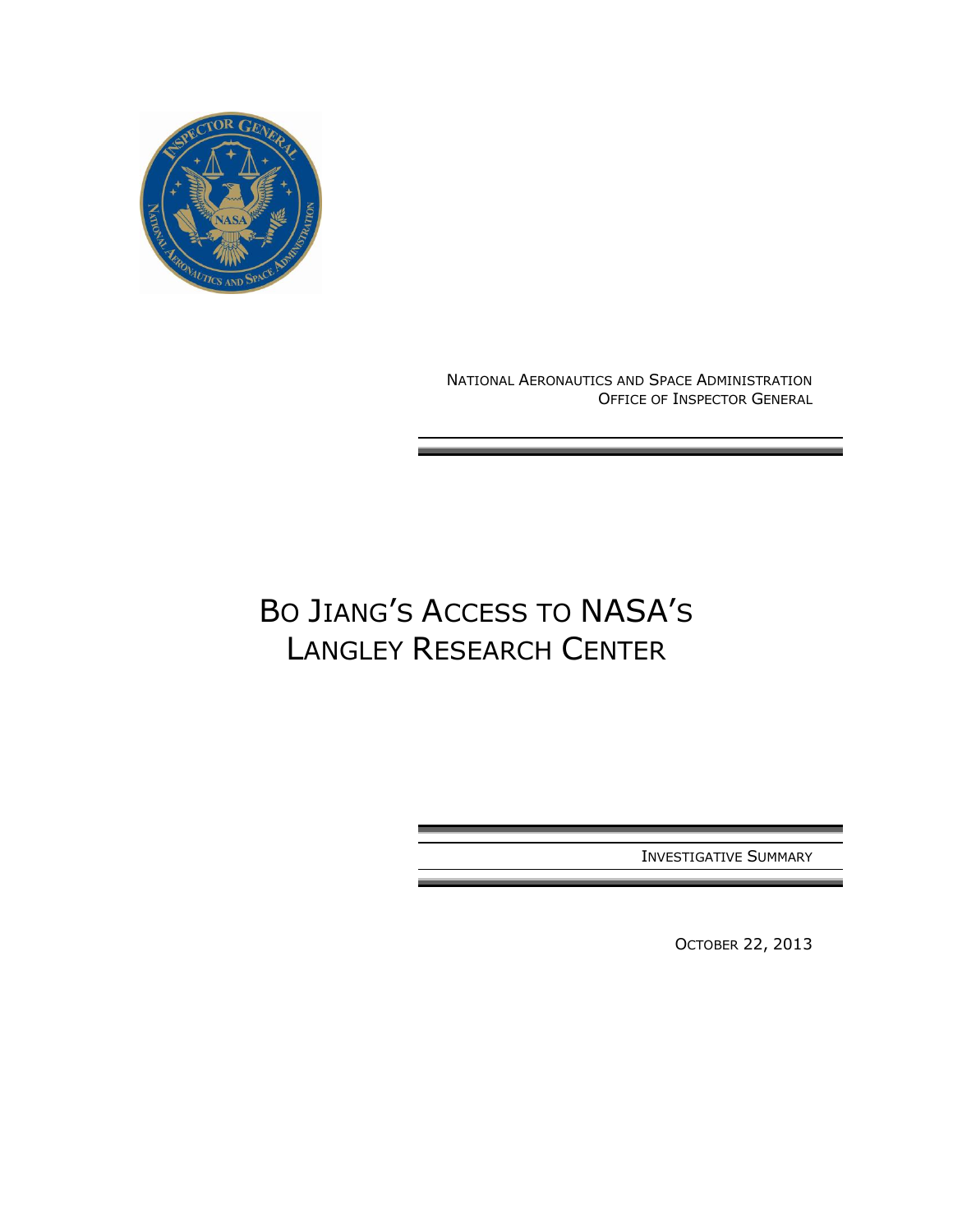## **I. INTRODUCTION<sup>1</sup>**

On March 16, 2013, agents from the Department of Homeland Security conducted a border search of former NASA contractor Bo Jiang at Dulles International Airport as part of an investigation of potential export control violations. Jiang, a citizen of the People"s Republic of China, was preparing to fly home to China. After questioning him about what electronic media he had in his possession and searching his belongings, agents took Jiang into custody and charged him with making a false statement to Federal authorities. 2

Six weeks later, Jiang pleaded guilty in Federal court to a misdemeanor offense of violating Agency security rules by using a NASA laptop to download copyrighted movies, television shows, and sexually explicit material.<sup>3</sup> In the court proceeding, Jiang did not admit to lying to Federal agents or possessing sensitive NASA information. Federal prosecutors and Jiang stipulated in a court filing accompanying the plea that "none of the computer media that Jiang attempted to bring to [China] on March 16, 2013, contained classified information, export-controlled information, or NASA proprietary information $^{3,4}$ 

However, in an interview with Department of Justice officials after the court proceeding, Jiang admitted that the laptop computer he carried with him when he attempted to leave the United States in March contained some NASA information. According to these officials, the nature of the information on Jiang"s computer and how he obtained it remains under investigation.

At the time of his arrest, Jiang had lived in the United States since 2007, first as a Ph.D. student and then as a postdoctoral research assistant for the National Institute of Aerospace (NIA), a non-profit research and graduate education organization located in Hampton, Virginia. In 2002, NASA"s Langley Research Center (Langley) and the NIA

 $3$  Any willful violation, attempt at a violation, or a conspiracy to violate any NASA regulation or order created for the protection or security of a NASA facility or property (e.g., NASA-owned computer equipment) can be prosecuted as a misdemeanor under 18 U.S.C. § 799. Conviction under this section can result in a maximum prison sentence of one year. Jiang violated NASA Policy Directive 2540.1, Personal Use of Government Office Equipment Including Information Technology, by downloading these materials.

 $\overline{a}$ <sup>1</sup> We provided a full report of our findings to the NASA Administrator and the Langley Center Director. Because the full report contains information protected by the Privacy Act of 1974, as amended, 5 U.S.C. § 552a, we prepared a summary for public release.

<sup>&</sup>lt;sup>2</sup> The charge, 18 U.S.C. § 1001, is a felony offense that carries a maximum prison sentence of 5 years. According to the affidavit signed by a Federal Bureau of Investigation agent in support of Jiang"s arrest warrant: "During the consensual encounter, federal agents asked JIANG what electronic media he had with him. JIANG told the Homeland Security Agent that he had a cellphone, a memory stick, an external hard drive and a new computer. However, during the search, other media items were located that JIANG did not reveal. Such items include an additional laptop, an old hard drive and a SIM card."

<sup>&</sup>lt;sup>4</sup> U.S. v. Jiang, Statement of Facts, U.S. District Court for the Eastern District of Virginia, Newport News Division (May 2, 2013). Export-controlled information refers to certain materials, devices, or information restricted by Federal laws and regulations from flowing outside the United States or being shared with foreign persons.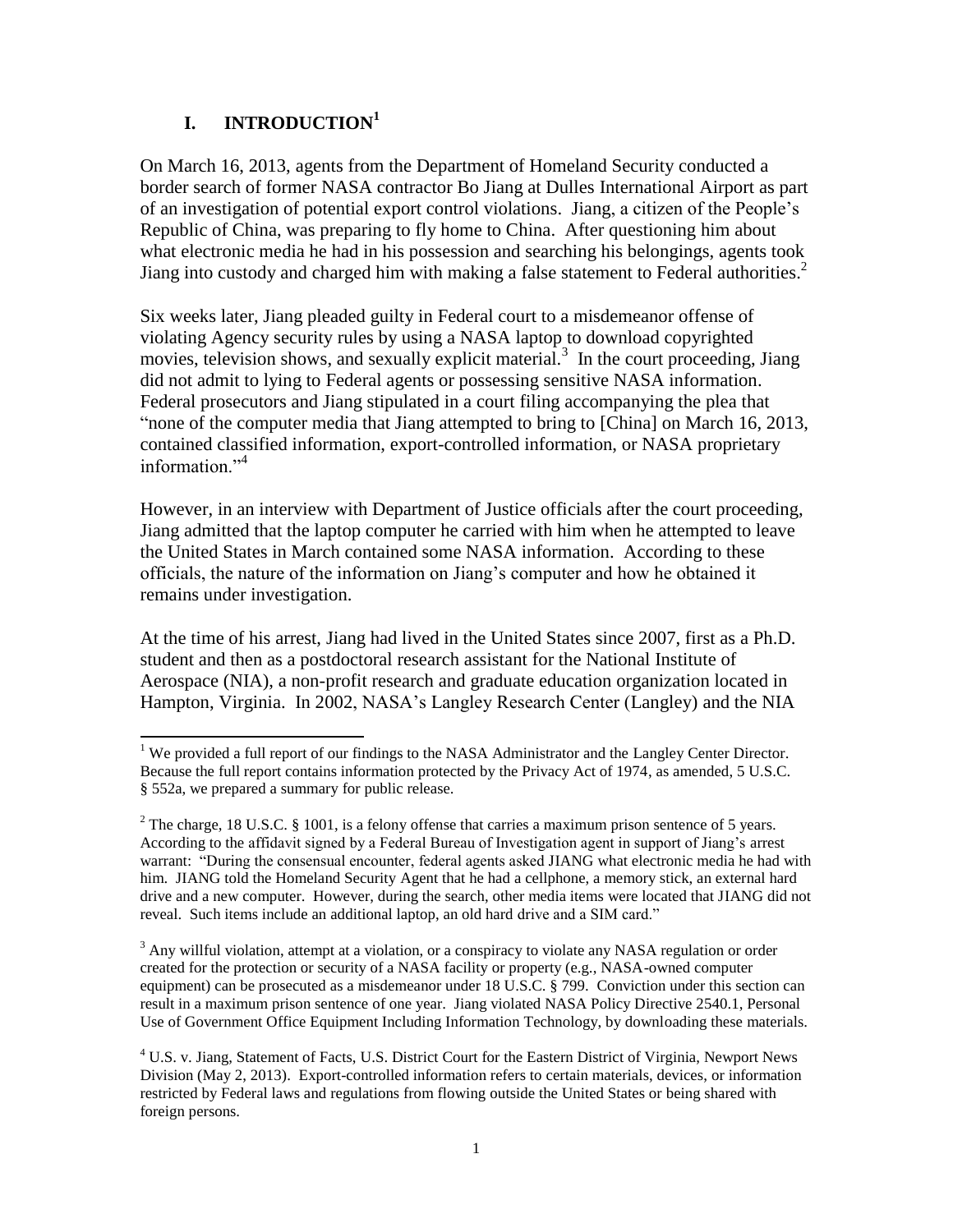entered into a cooperative agreement pursuant to which Langley frequently hired NIA personnel as contractors to work on NASA research projects. Prior to his arrest, Jiang had been working on a research project with NASA employees in Langley"s Electromagnetics and Sensors Branch.

Earlier in March 2013, Congressman Frank Wolf of Virginia publicly questioned whether NASA had inappropriately afforded Jiang access to Langley and to Agency data and information technology (IT). The Congressman's concerns were prompted at least in part by internal NASA documents suggesting it had been improper for Langley to hire Jiang as a contractor, to allow him unescorted access to the Center, and to provide him with data related to his research. As discussed below, in a number of respects these documents contained incorrect information that led to confusion about the propriety of Jiang"s access to and work at Langley.

The Office of Inspector General (OIG) conducted an administrative investigation to examine the process by which Jiang came to work at Langley and the information and IT resources to which he was given access.

# **II. BACKGROUND**

Jiang came to the United States in 2007 and earned a Ph.D. in Electrical and Computer Engineering from Old Dominion University in Norfolk, Virginia in the summer of 2010. At Old Dominion, Jiang studied with Professor Zia-ur Rahman, who for many years, collaborated with employees in Langley"s Electromagnetics and Sensors Branch (the Branch) to develop technology that would allow for real-time video image enhancement to improve aircraft safety by making it easier for pilots to fly in poor visibility conditions. In June 2010, Rahman left Old Dominion to become a civil servant in the Electromagnetics and Sensors Branch. Rahman helped Jiang get hired at NIA and under contract with NASA. However before Jiang began working at Langley, Rahman was killed in an automobile accident on December 16, 2010.

Because of Jiang's close working relationship with Rahman, Rahman's co-workers in the Branch decided to move forward with hiring Jiang (whom they had met only once). Jiang began working at Langley in January 2011. Early on in his work, Jiang was given access to select computer files Rahman"s co-workers had taken from his hard drive after his death. Several months later, Jiang copied material from Rahman"s hard drive onto a laptop that Branch employees purchased for Jiang through a NASA contract. Although the employees were coordinating with Langley security and export control staff concerning Jiang"s work for the Center, they did not consult with these individuals before giving Jiang access to the information on Rahman"s hard drive or inform them that they had done so.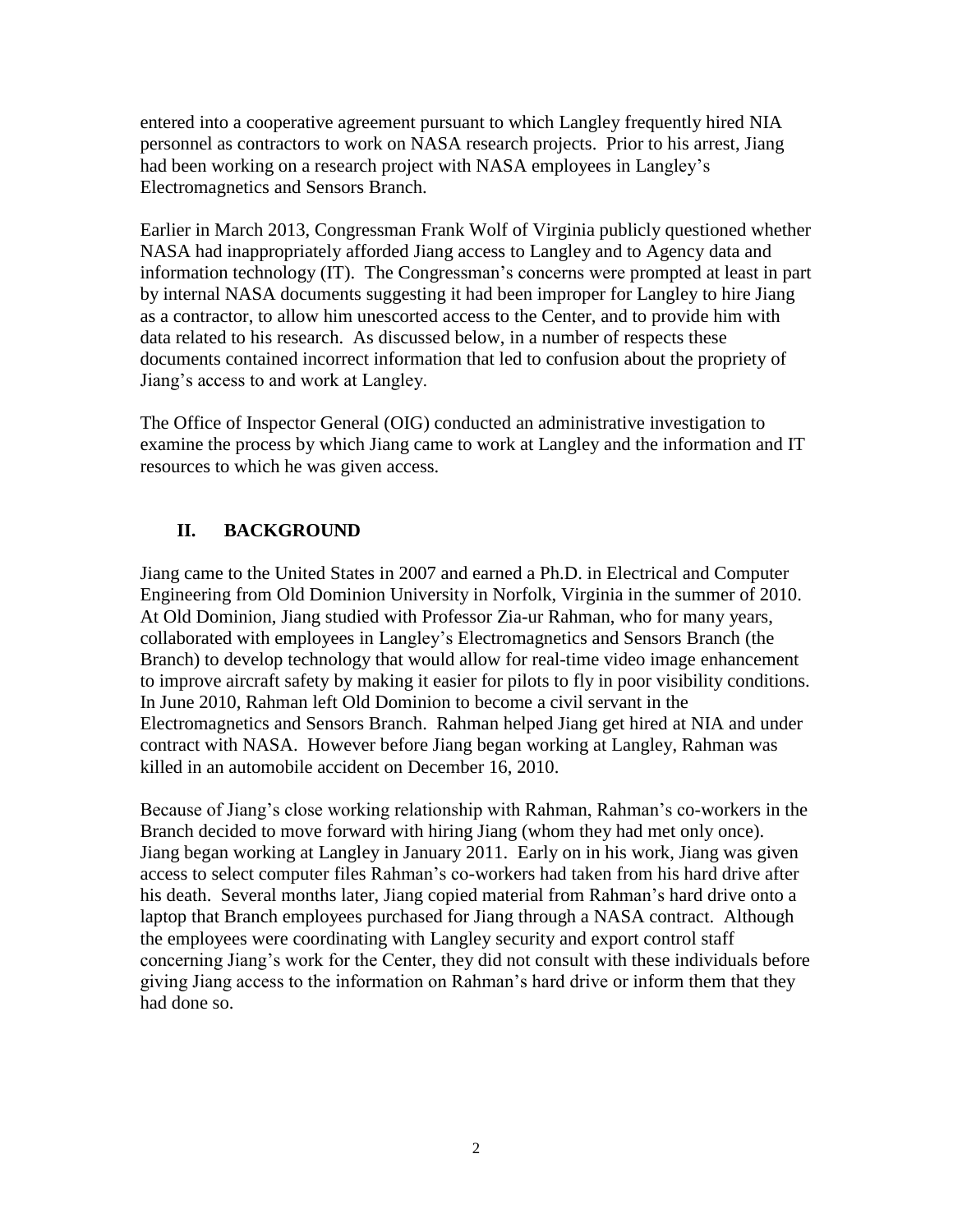#### **A. Policy and Procedures Regarding Access by Foreign Nationals to NASA Facilities, Information, and IT Resources**

A complex series of rules, regulations, and processes govern access by foreign nationals to NASA facilities, information, and IT resources. In part, these rules seek to ensure that foreign nationals are not inappropriately granted access to controlled or sensitive information, including information that under U.S. law may not be transferred to foreign entities or persons without a license. This type of material is generally referred to as "export-controlled" information.<sup>5</sup>

Pursuant to NASA regulations, no contractor may be given access to a NASA Center, facility, or IT system until completion of a National Agency Check (NAC), submission of the paperwork necessary to complete the inquiries portion of the National Agency Check with Inquiries (NACI), and a favorable interim access determination by NASA security personnel.<sup>6</sup> At NASA, foreign nationals must be escorted at all times while on NASA property pending completion of the NACI and a favorable determination by NASA security officials. Finally, Agency policy requires preparation of a Technology Transfer Control Plan to outline the foreign national"s approved access to NASA facilities and information. At Langley, this plan is referred to as a Security Technology Transfer Control Plan (STTCP or Plan).

The STTCP sets the general parameters of a foreign national's access to a NASA facility and to NASA IT resources and information. As part of the Plan, a NASA employee is designated as the host or sponsor of the foreign national and charged with taking "all reasonable measures to prevent the disclosure of inappropriate information to foreign persons." Specifically, unless the foreign national has received an export license, the Plan allows sponsors to share only information that "is unclassified, non-sensitive, [or] non-export controlled" or that has "been approved for release to the general public." With regard to export-controlled information, NASA policy advises employees to "[c]onsult with the Center Export Administrator, Center Export Counsel, Headquarters Export Administrator or Headquarters Export Counsel for guidance."<sup>7</sup> In addition,

[\(http://www.pmddtc.state.gov/regulations\\_laws/documents/consolidated\\_itar/ITAR\\_Part121.pdf\)](http://www.pmddtc.state.gov/regulations_laws/documents/consolidated_itar/ITAR_Part121.pdf) and the Commerce Department"s Commerce Control List [\(http://www.bis.doc.gov/index.php/regulations/commerce-control-list-ccl\)](http://www.bis.doc.gov/index.php/regulations/commerce-control-list-ccl).

 $\overline{a}$  $<sup>5</sup>$  The specific hardware and technical data subject to these rules are listed on the State Department's U.S.</sup> Munitions List

<sup>&</sup>lt;sup>6</sup> The NAC consists of a review of four Government databases for information concerning the contractor. The NACI gathers additional information about the individual from former employers, educational institutions, and other entities with which the individual has had contact.

<sup>&</sup>lt;sup>7</sup> NASA Procedural Requirement 2190.1, NASA Export Control Program. This NPR provides guidance for NASA employees and contractors engaged in the transfer of information and technology to foreign individuals and organizations. It defines an export as the "transfer of anything to a "Foreign Person" or foreign destination." In addition, if an employee is in doubt about a particular transfer or export, they should refrain from the transaction, provide all relevant information to the Headquarters or Center Export Control Administrator, and await their determination.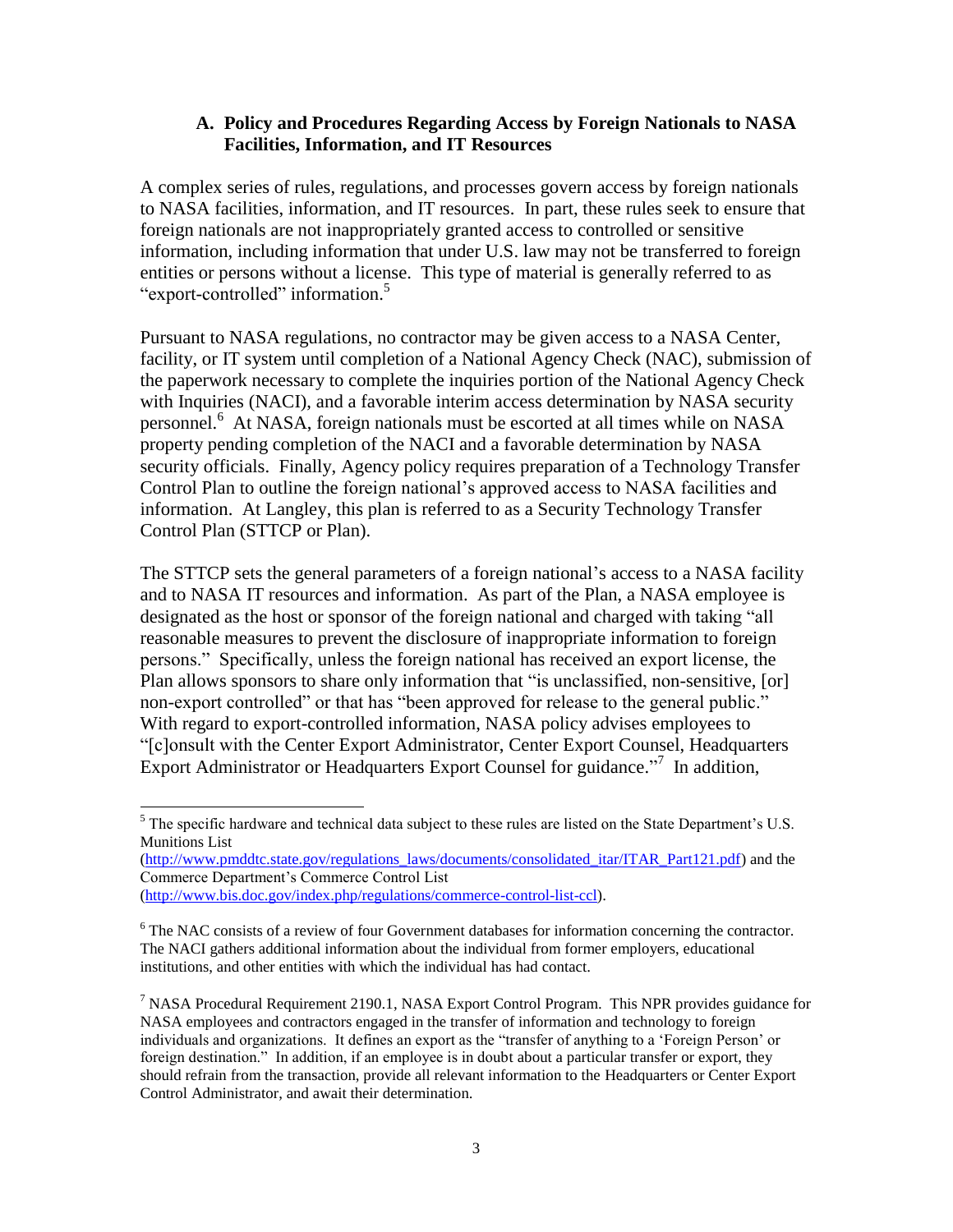sponsors are to brief foreign nationals on the contents of the STTCP and ensure that coworkers in the area in which the foreign national will work are aware of his or her status and the restrictions on the foreign national"s access to certain information. STTCPs are reviewed and approved by personnel in several Center offices.

Apart from the STTCP, all requests for foreign national access at NASA are processed through an electronic database known as the Identity Management & Account Exchange (IdMAX) system. The system is designed to contain all information needed to review and approve a foreign national's access request, including the STTCP, which can but is not required to be uploaded into the system. Each NASA Center has some ability to tailor IdMAX to fit its particular processes. The process described below reflects how IdMAX operated at Langley during the time period Jiang had access to the Center.

Generally, the process begins with submission of a visit request, which in Jiang"s case was generated by an NIA administrative assistant. The requestor enters basic personal information about the foreign national into the system (e.g., name, date of birth, educational background) and designates a NASA employee as the "sponsor" of the request.<sup>8</sup> For foreign national contractor employees, a technical representative serves as the IdMAX sponsor.

The technical representative confirms that the foreign nation has a relationship with NASA through a contract, grant, or other agreement. Once approved by the sponsor, the request is routed to and reviewed by employees in Langley"s Office of Security Services, including employees with responsibility for export control matters.

Center security personnel review the request to ensure that the foreign national has a valid visa, has been vetted against specified Government databases, and that a STTCP has been developed. In addition, they enter the foreign national"s name into several Government databases to determine if he or she is affiliated with a denied party or entity, on the terrorist watch list, or from a country under U.S. sanctions or embargo. Once these checks are complete, the request is forwarded to export control staff for review. If the foreign national is from certain "designated countries" (including China), this review involves both Center and Headquarters personnel.

At Headquarters, the request is reviewed to ensure that it is consistent with applicable U.S. foreign policy, agreements, and laws related to the country and re-checked for any derogatory information in Government databases. In addition, export control personnel indicate in the IdMAX system the conditions or "provisos" that will apply to the foreign national"s visit. For example, the foreign national may be required to be escorted at all times when he or she is on Center. These provisos are selected from a pre-set list developed by the Headquarters' Export Control Office that has evolved over time.

Following Headquarters review, the request is routed back to Center security personnel for final approval. If the request is approved, IdMAX sends the sponsor and the

 $\overline{a}$  $8$  The term "sponsor" is used both in IdMAX and in the STTCP; however, oftentimes different individuals serve in these roles.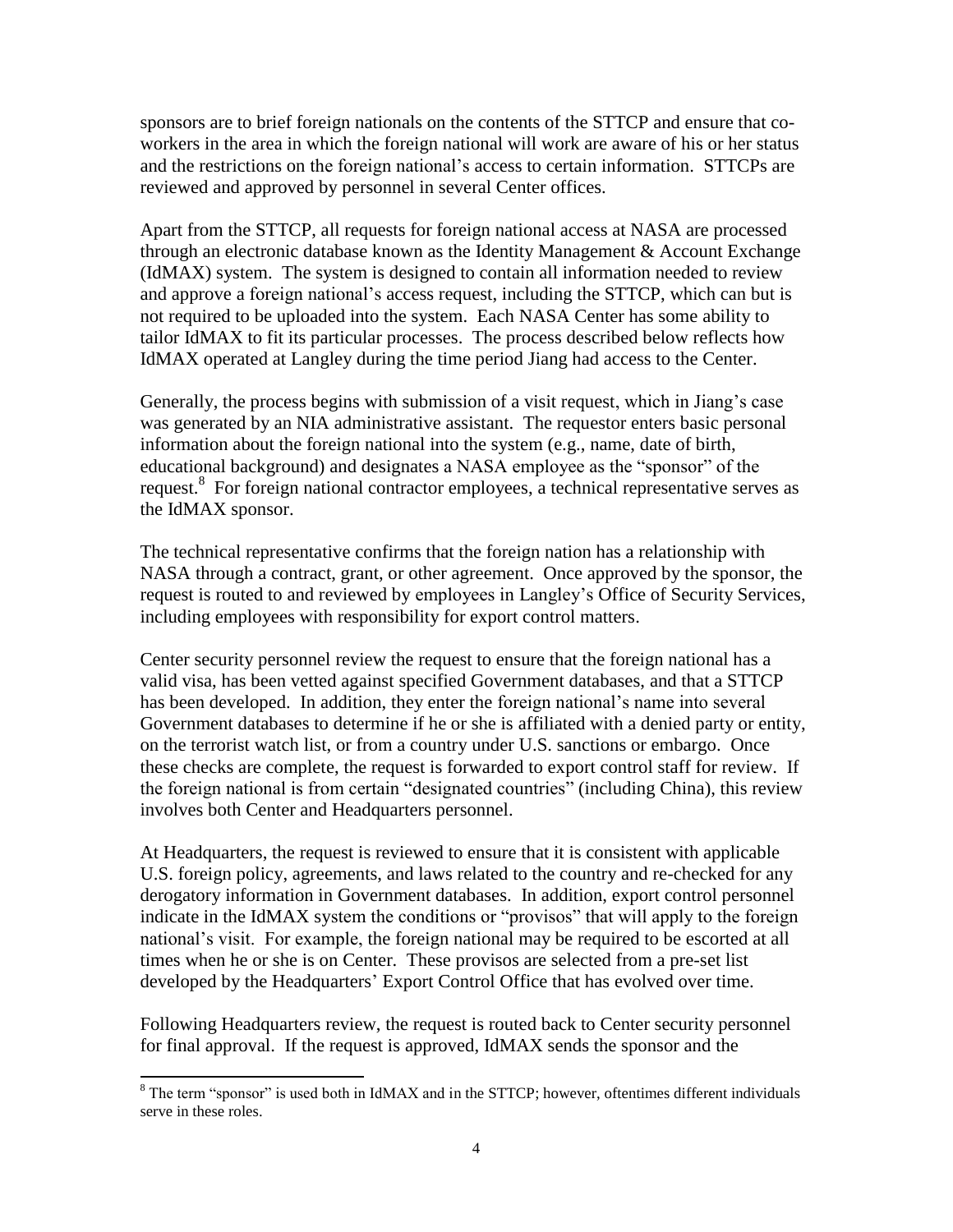requestor an electronic message notifying them of the approval. This message also contains information about the provisos export control and security personnel have placed on the foreign national"s visit. It is important to note that this message is not sent to the individual named in the STTCP as the foreign national"s sponsor.

## **B. Funding Restriction Relating to China**

The legislation funding NASA for fiscal years 2011 and 2012 contained language prohibiting the Agency from spending appropriated funds "to develop, design, plan, promulgate, implement, or execute a bilateral policy, program, or contract of any kind to participate, collaborate, or coordinate bilaterally in any way with China or any Chinese  $\alpha$  owned-company" or to host official Chinese visitors at NASA facilities.<sup>9</sup> In a March 7, 2012, letter to Congressman Wolf, the NASA Administrator stated that pursuant to this provision, "NASA has declined all bilateral engagement with China and Chinese-owned companies" and has not permitted "any visit to a NASA-owned or-utilized facility by any official Chinese visitors where such a visit effectuated the bilateral participation, collaboration, or coordination with China or a Chinese-owned company." Importantly for purposes of this administrative investigation, the provision does not restrict individual Chinese foreign nationals like Jiang from visiting NASA facilities or working as paid NASA contractors.

# **III. JIANG'S TENURE AS A NASA CONTRACTOR**

The cooperative agreement between NASA and NIA required NIA to obtain a license if a foreign national employed by NASA under the agreement would be working with exportcontrolled material. To determine if a license was needed, NIA considers the type of work and the information and technology to which the foreign national would have access. In Jiang"s case, NIA determined that his work constituted "fundamental research" and therefore an export control license was not required. Fundamental research is basic and applied research in science and engineering, the results of which ordinarily are published and shared broadly within the scientific community. This determination was made by a Langley contractor employee who both worked at Langley and served as an export consultant to NIA. Before making this determination, NIA provided the contract employee a synopsis of the research Jiang would be doing, which NIA had created based on information supplied by Rahman.

On November 23, 2010, NIA submitted a foreign national visit request for Jiang to Langley officials. The request was made in hard copy and listed Rahman as Jiang"s sponsor and the dates of the proposed visit as November 29, 2010, through September 25, 2012. In the "justification" section of the document, NIA stated that Jiang had "expertise in the area of image processing and image detection" and that he would work on "real

 9 Section 1340 of the Department of Defense and Full-Year Continuing Appropriations Act of 2011. Public Law 112-10 (April 15, 2011); Section 539 of the Consolidated and Further Continuing Appropriations Act of 2012, Public Law 112-55 (November 18, 2011).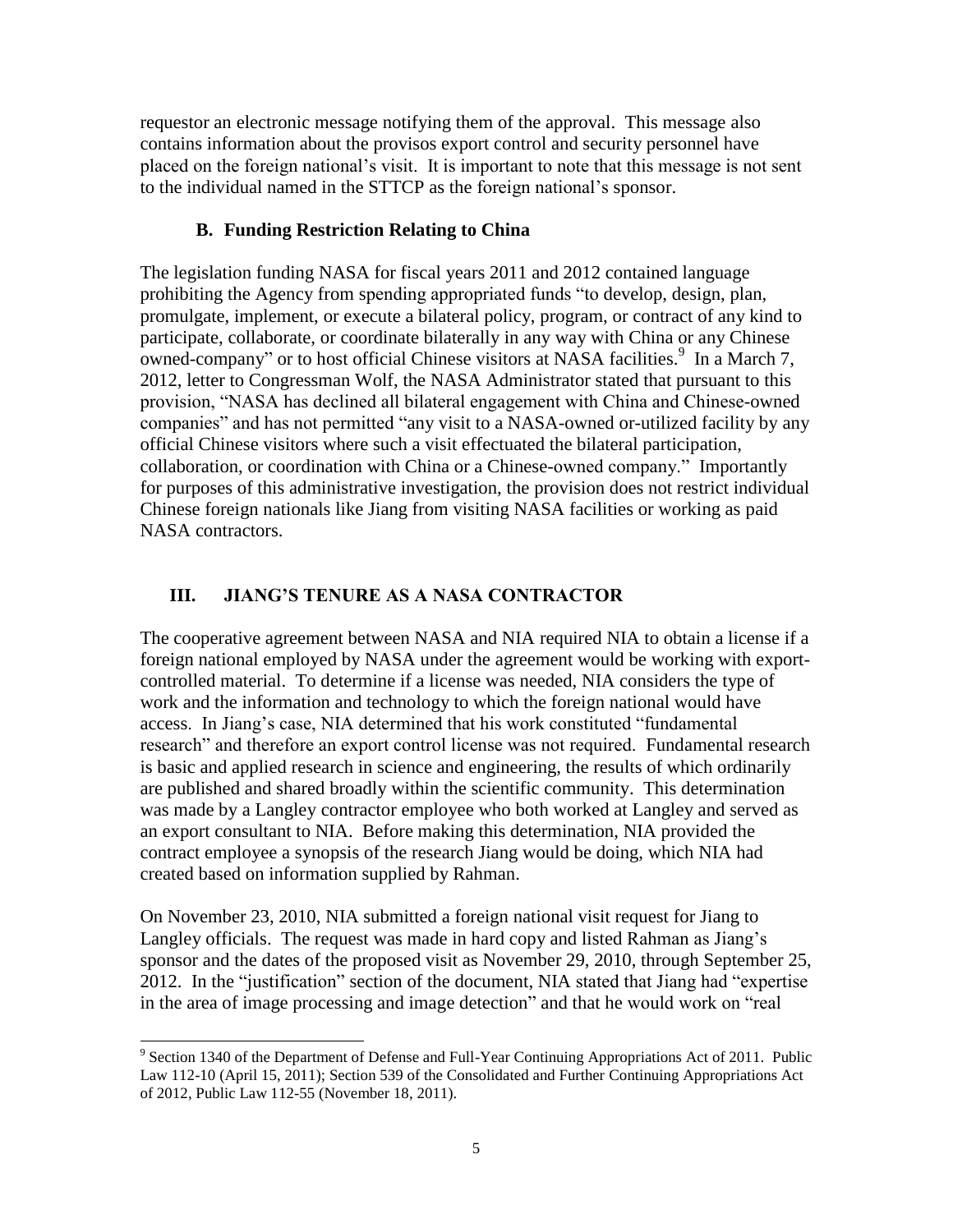time video enhancement" and "real time edge detection." The request included the determination that the "proposed work is generic and not application specific" and was "resulting from fundamental research." The NIA request continued: "Many publications and software codes exist in this area of research and the intent is to publish the results of this work.... The proposed work can be done without need for a[n export control] license." This determination was later included in the IdMAX request and shared with Langley export control personnel.

In accordance with NASA"s requirements, Langley and NIA officials developed an STTCP for Jiang. The Plan stated that Jiang would be "collaborating with Langley researchers . . . to utilize his experience in the area of image enhancement and edge detection." Jiang, who was out of the country at the time, did not sign the document. After Rahman"s death, the STTCP was resubmitted with a different Branch employee named as Jiang"s sponsor. This Plan was never uploaded into IdMAX and Jiang did not sign this version of the document either. Moreover, the employee listed in the document as Jiang"s sponsor told the OIG that he did not provide a copy of the STTCP to Jiang or discuss it with him and that he viewed the document as "boilerplate" because the work that Jiang would be doing did not "have anything to do with security." Although Jiang signed a subsequent version of the STTCP, he told the FBI that no one at Langley ever reviewed or discussed any of the Plans with him. Jiang"s sponsors told us that they did not provide copies of the Plans to other NASA employees in the Branch who may have had contact with Jiang or brief them on the Plans' provisions.

When the NIA submitted its initial visit request for Jiang in November 2010, Langley was transitioning to IdMAX from a previous identity management system. Because of this transition, NIA did not initiate a visit request for Jiang in IdMAX until January 2011 when it was entered by an NIA administrative employee. On January 25, a Langley technical representative approved the request in IdMAX thereby confirming that Jiang would be working under the agreement and that the estimated cost to NASA for his work over a 2-year period would be  $$194,854$ .<sup>10</sup> The request was then automatically routed to Langley export control personnel, who approved it on January 31, 2011. From there, it was routed to NASA Headquarters.

After confirming that it did not conflict with U.S. foreign policy or any agreements with China, an employee in the Headquarters" Office of International and Interagency Relations approved the request in IdMAX on February 1, 2011. The request was then routed to the Headquarters' Export Control Office.

 $\overline{a}$ 

 $10$  The length of Jiang's contract was later extended and this figure was adjusted to \$315,193 for activity through September 2013. However, as discussed below the contract was terminated in January 2013.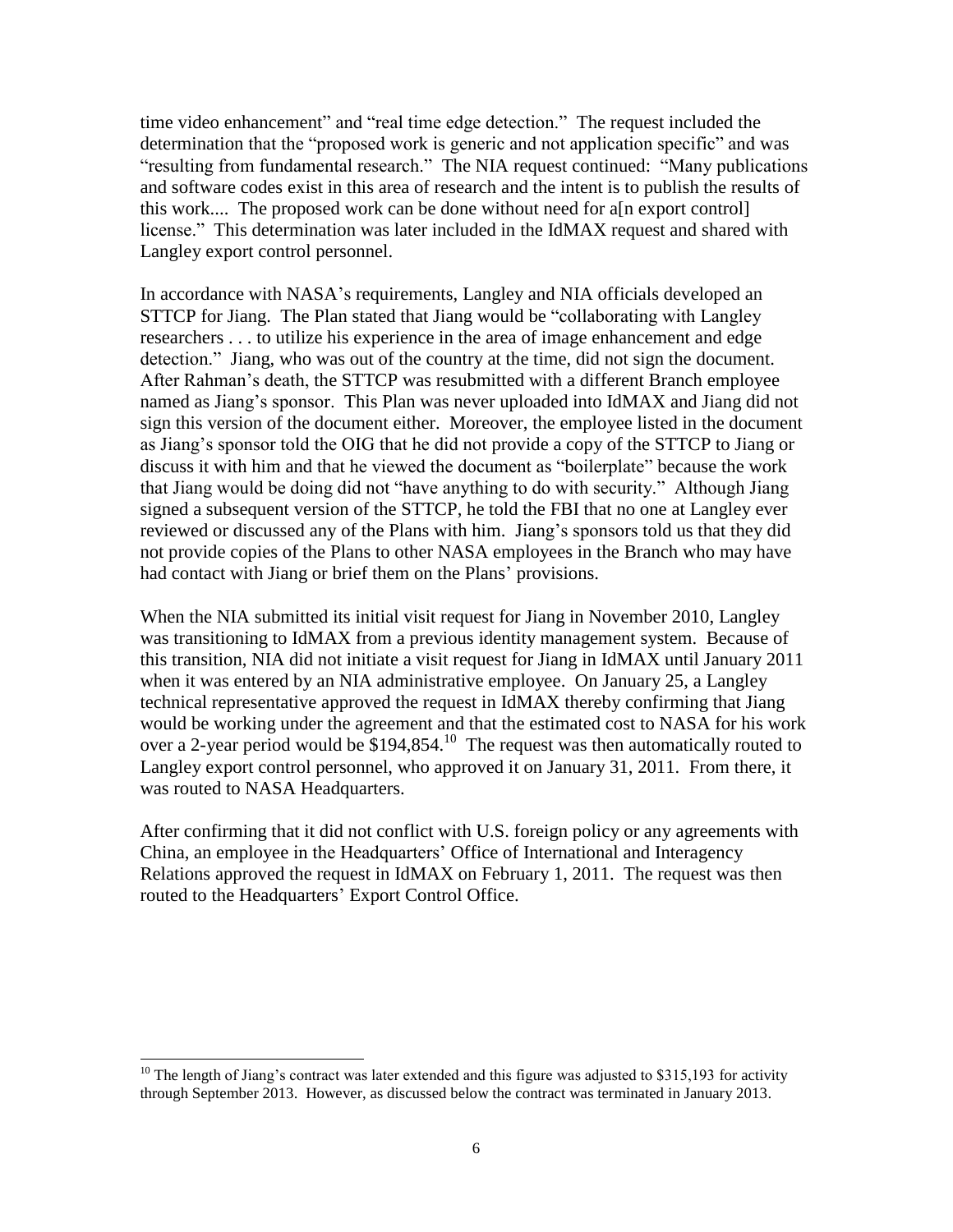From a list of 32, a contractor employee in the Export Control Office applied 10 provisos to Jiang"s access request:

- The visitor shall be escorted at all times.
- Approved access is limited to information in the public domain; no access to classified, sensitive but unclassified, or export-controlled information or hardware is authorized.
- The visit is authorized only so long as there is a valid visa in effect.
- Copies of the visit approval provisos/conditions are to be provided by the NASA host to all NASA employees and on-site contractor employees working with this foreign person.
- The visit is approved based on no cost to NASA; payment of stipends/expenses against a NASA grant/contract/agreement is not authorized.
- Host is to confer with Center Export Administrator to determine export classification of data and hardware to be accessed prior to visit.
- A non-disclosure agreement is required for this assignment. A Security/Technology Transfer Control Plan must be in place and approved prior to this visit.
- Release of NASA software source code is not authorized.<sup>11</sup>
- The Program Manager shall coordinate the decision to make this project fundamental research with the Center Export Administration and will document the decision; a copy should be kept by the [Center Export Administrator] and program manager.
- The employer, National Institute of Aerospace, is responsible for compliance with U.S. export control laws and regulations and for seeking an appropriate license if required; NASA host should be apprised of these provisos and is responsible for informing the employer of this proviso.

A supervisor in the Office reviewed and concurred with this list of provisos.

We asked the contractor employee and the supervisor why they applied the "no payment" proviso when it was clear that Langley was planning to hire Jiang as a contractor to conduct research pursuant to its agreement with the NIA. They told us that this was a standard proviso that they routinely attached to all foreign national visits and that it predated the funding restrictions contained in the NASA appropriations legislation. However, the contract employee said she did not understand why the Export Control Office included this proviso since the Office did not have authority to determine funding of contracts and the supervisor admitted that "no one really knew what [the proviso] meant," [b]ecause everybody"s paid somehow and the company"s getting money from NASA."

 $\overline{a}$ 

 $11$  The supervisor told us that this provision covered computer code that would not be disseminated into the public domain. As discussed above, Langley researchers anticipated publicly sharing the work Jiang was conducting.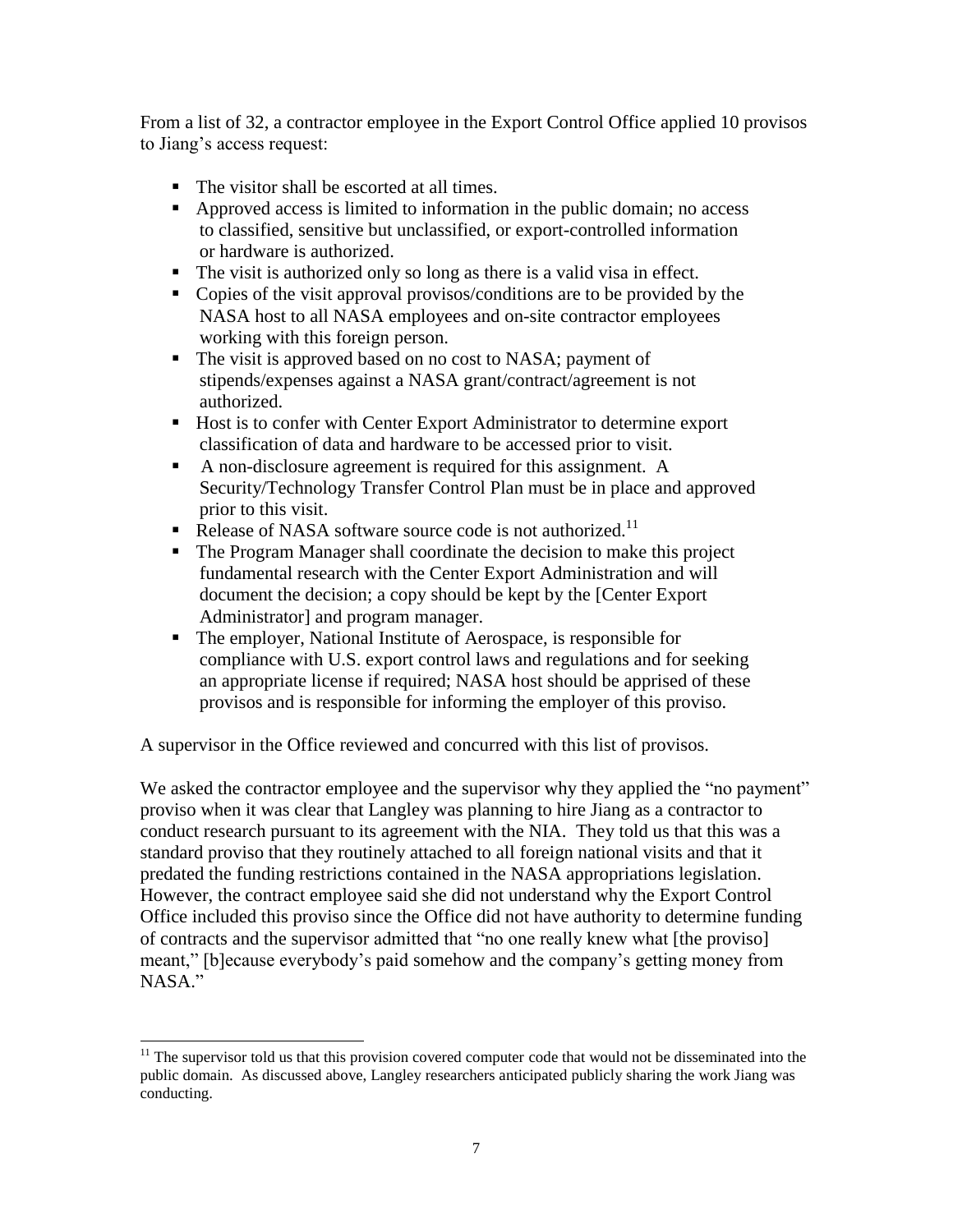When we pointed out to the supervisor that Langley was hiring Jiang under the NIA cooperative agreement, she agreed that the proviso did not appear to apply to his circumstances. She also said that she considered all the provisos her office applied to visit requests as advisory and that Center Security had the final authority regarding whether they were applicable in a particular case.

Once the Agency Export Control Office approved Jiang"s request, it was sent back to Langley for final review and approval. On February 18, 2011, a Langley security employee approved the request in IdMAX with the following conditions, "with escort, no computer access."<sup>12</sup> This notation appears directly below the provisos selected by the Headquarters Export Control Office in the IdMAX system.

IdMAX generated an e-mail notification to the Langley technical representative and to NIA informing them that Jiang"s request had been approved and listing the conditions that governed his access, including the Headquarters" Export Control Office"s provisos. However, the Langley technical representative told us that although she noted the subject line of the e-mail indicating the request had been approved, she did not read the contents of the e-mail until many months later and therefore was not aware of the provisos the Export Control Office had imposed. Jiang's STTCP sponsor was not copied on this email and no one informed him or anyone else in the Branch of the conditions that had been placed on Jiang"s visit. Moreover, although NIA located a copy of this e-mail in its files when we asked for documents in connection with this review, NIA officials told us they had not seen the e-mail at the time and similarly were not aware of the provisos.

On March 18, 2011, NIA informed Jiang that his access request had been approved and that his NASA visitor badge was ready for pick-up. Because at this point the NACI check on Jiang had not been completed, the badge indicated that Jiang required an escort when on Center. Jiang picked up the badge that same day. During his time as a NASA contractor, we determined that Jiang predominately worked at NIA"s facility and visited Langley relatively infrequently. Specifically, Jiang told the FBI that he had been at the Center no more than 30 times in the 2-year period he held a NASA badge.

#### **A. Jiang Receives Unescorted Access to Langley**

Pursuant to routine procedures, Langley security officials requested a NACI investigation of Jiang, the results of which would determine whether he would be eligible to request access to NASA IT systems and be permitted at Langley without an escort. The Office of Personnel Management (OPM) conducted the NACI investigation and on June 30, 2011, sent the results to Langley Office of Security Services. OPM"s report revealed no unfavorable information about Jiang. Accordingly, Langley security personnel contacted Jiang"s STTCP sponsor to inform him of the favorable NACI and asked him to describe the project on which Jiang would be working and to list Jiang"s technology, information,

 $\overline{a}$  $12$  The term "no computer access" means that Jiang was not permitted access to internal NASA IT systems (i.e., systems within the NASA IT security firewall).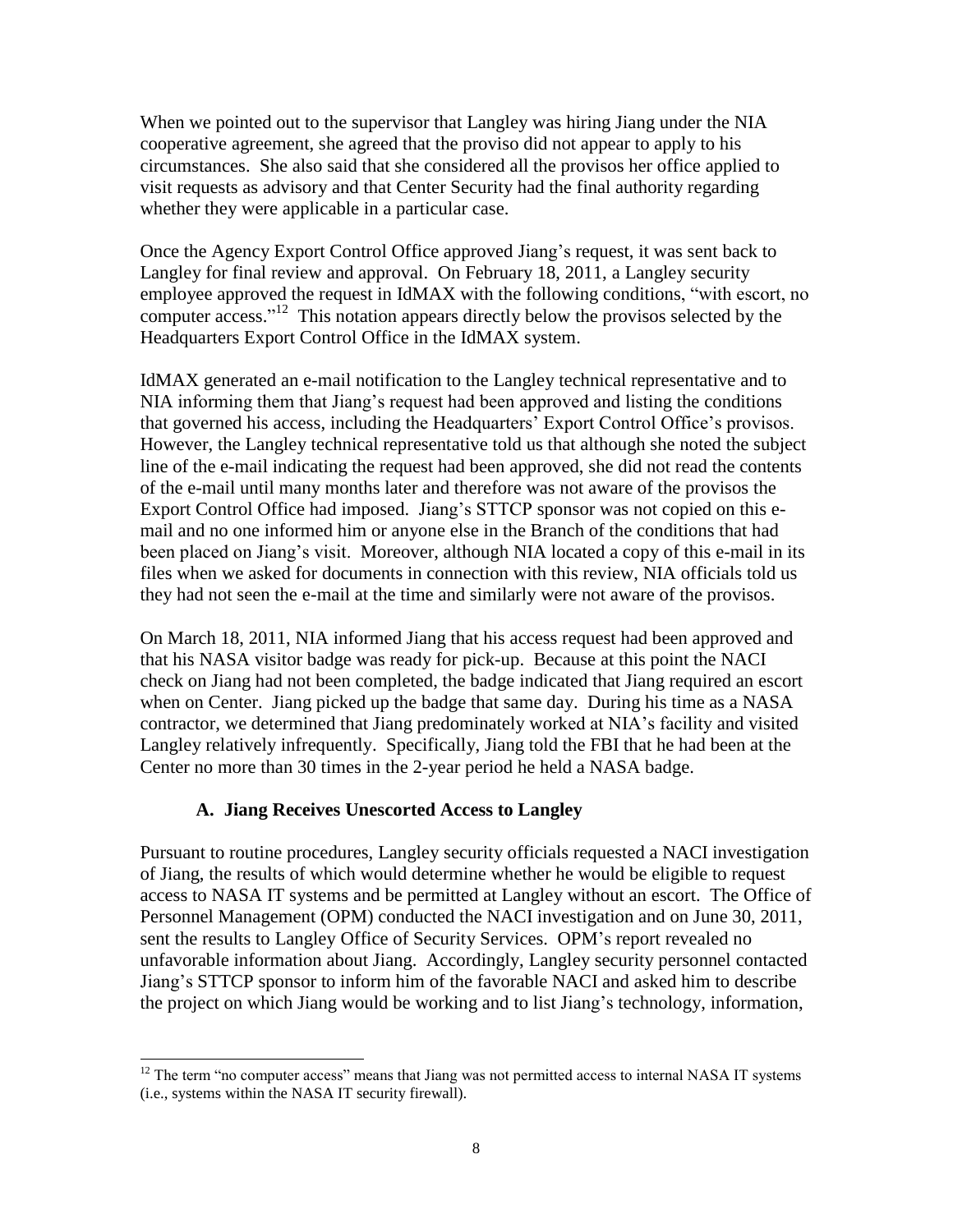and "hardware/software/data" requirements by completing Attachment D to the STTCP.<sup>13</sup> The sponsor returned the form to Security with the following language:

Dr. Jiang will be assisting in our research for the Aviation Safety Program involving real-time video image enhancement hardware processing implementation and testing on a GPU [graphic processing unit] hardware processor located in Room 128 B1299 and his office will be located in that same Visual Information Processing Lab (Room 128). He will have access only to this laboratory computer which is not connected to any network inside the NASA [Langley] firewall. He will be supplying his own laptop computer/hard disk drive which he will use on the guest wireless portal (outside [Langley] firewall) for email/internet access. He will also use this laptop for all his research computing to develop new and refined methods for edge detection and the investigation of new pattern recognition image processing methods.

The sponsor did not mention that Jiang had previously been given access to a copy of Rahman"s hard drive.

Based on the results of the NACI, on July 6, 2011, a Langley Security official authorized Jiang to request access to NASA IT systems.<sup>14</sup> This determination did not automatically give Jiang the right to receive a NASA laptop or to access NASA IT systems. Rather, it meant he was eligible to request such access. At the same time, Jiang was issued a new visitor"s badge that permitted him unescorted access to the Center.

In August 2011, Branch personnel purchased a Dell Precision M4600 laptop for Jiang through a NASA IT contract. Prior to this date, Jiang had a NIA laptop, but that machine was not powerful enough to support his programming needs and he could not use the Branch's computer identified in Attachment D of this STTCP because the file systems in the computer had been damaged. The Dell laptop was a commercial off-the-shelf product available for sale at retail outlets. NIA also purchased an external hard drive for Jiang to back-up his research and an internal solid-state hard drive for the Dell laptop. Jiang replaced the original hard drive with the commercially available hard drive to enhance the computer"s performance for his research. No one informed Langley security or export control personnel about the purchase and modification of the Dell laptop or corrected the statement in the STTCP that Jiang would be using his own equipment to conduct his research.

 $\overline{a}$  $13$  This part of the process was a relatively new responsibility for the Office of Security Services. Until approximately early 2011, Langley"s Office of Chief Information Officer (OCIO) would have played a role in determining which IT systems foreign nationals would be given access. However, in a streamlining effort the OCIO was removed from the foreign national visitor process. Langley management is now taking steps to reinsert the OCIO in the process.

 $<sup>14</sup>$  NASA records indicate that Jiang was assigned a NASA e-mail account, domain user name, and domain</sup> password on October 24, 2012. However, records also show that Jiang never accessed any of these accounts and in fact sent an e-mail stating that he preferred to operate outside the NASA firewall because he was concerned that losing administrative rights to his computer would hinder his research.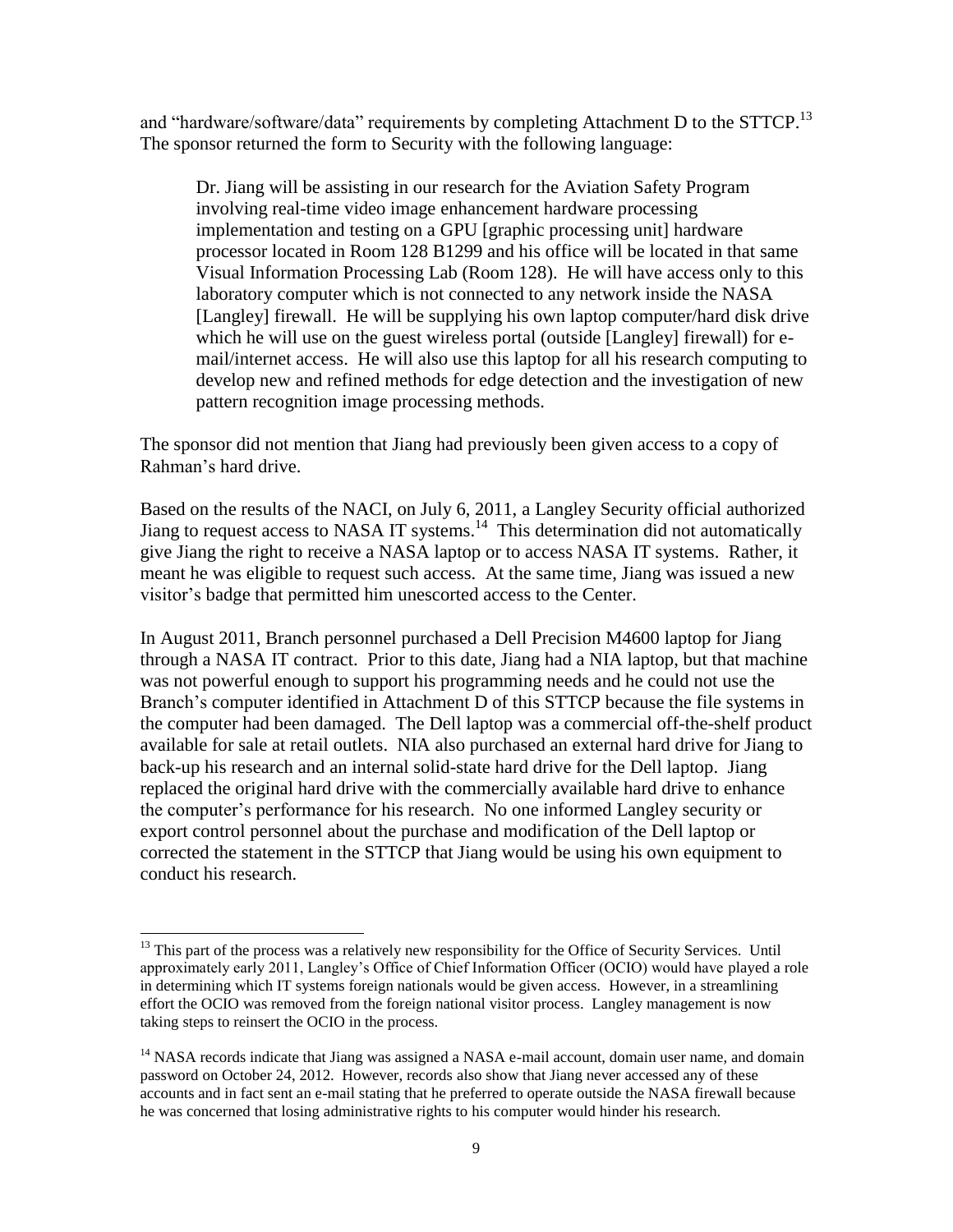Once the laptop arrived at Langley, it was shipped to Jiang at NIA with a "NASA Form 52 – Shipping/Transfer Document," dated September 9, 2011. This form memorialized the transfer of accountability for the laptop from NASA to NIA. Thereafter, NIA reported the computer to NASA as Langley property in the custody of contractors. According to the NASA"s Grants and Cooperative Agreements Handbook, in such cases ownership of the computer remains with NASA but responsibility for safeguarding the device and its contents rests with the contractor.

Jiang used the NASA-provided laptop to access NIA e-mail and to work on his NASAfunded research. We found that Jiang used this laptop to access Langley"s guest Wi-Fi internet connection a total of 18 times beginning in September 2011 and ending in October 2012. We found no evidence that Jiang ever accessed any NASA computer system other than this guest network.

## **B. Jiang Travels to China**

In November 2011, Jiang traveled to China to visit his family and took the Dell laptop with him. One of Jiang's sponsors told us that when Jiang asked him if he could take the laptop to China he was unsure of the answer and therefore called a NASA industrial property management specialist and posed the question. He said the specialist told him that because the laptop had been turned over to NIA, it was NIA"s decision whether Jiang could take it to China. He said he therefore told Jiang he would have to consult with NIA about taking the computer to China. We interviewed the specialist with whom the sponsor said he had spoken and she told us she had no recollection of discussing the matter with him.

We also interviewed NIA officials. One official told us that no one at NIA was aware that Jiang had taken the computer to China and that no one in the organization gave Jiang permission to do so. He also said that one of Jiang"s Langley sponsors told him that he (the sponsor) had given Jiang permission to take the computer to China. An e-mail we found on Jiang"s computer corroborates this statement. In the e-mail, the sponsor responds to Jiang's question of whether he can travel with the computer by saying, "you can take it as far as I know. Just take all the normal precautions as if it were yours, of course." Moreover, in response to a question supplied by the OIG, Jiang told the FBI before he left the country that his sponsor had authorized him to take the NASA-issued laptop to China.

We re-interviewed the sponsor at the conclusion of our investigation to address these inconsistencies. He again stated that he told Jiang he did not have the authority to give him permission to take the laptop to China, denied making the statement to the NIA official cited above, and could not explain why Jiang would tell the FBI that he authorized him to take the laptop to China. When we showed the sponsor the e-mail exchange between him and Jiang about traveling with the laptop, he questioned the accuracy and completeness of the e-mail. He speculated it was possible that additional text was left out of the e-mail, that the two men may have been discussing another device,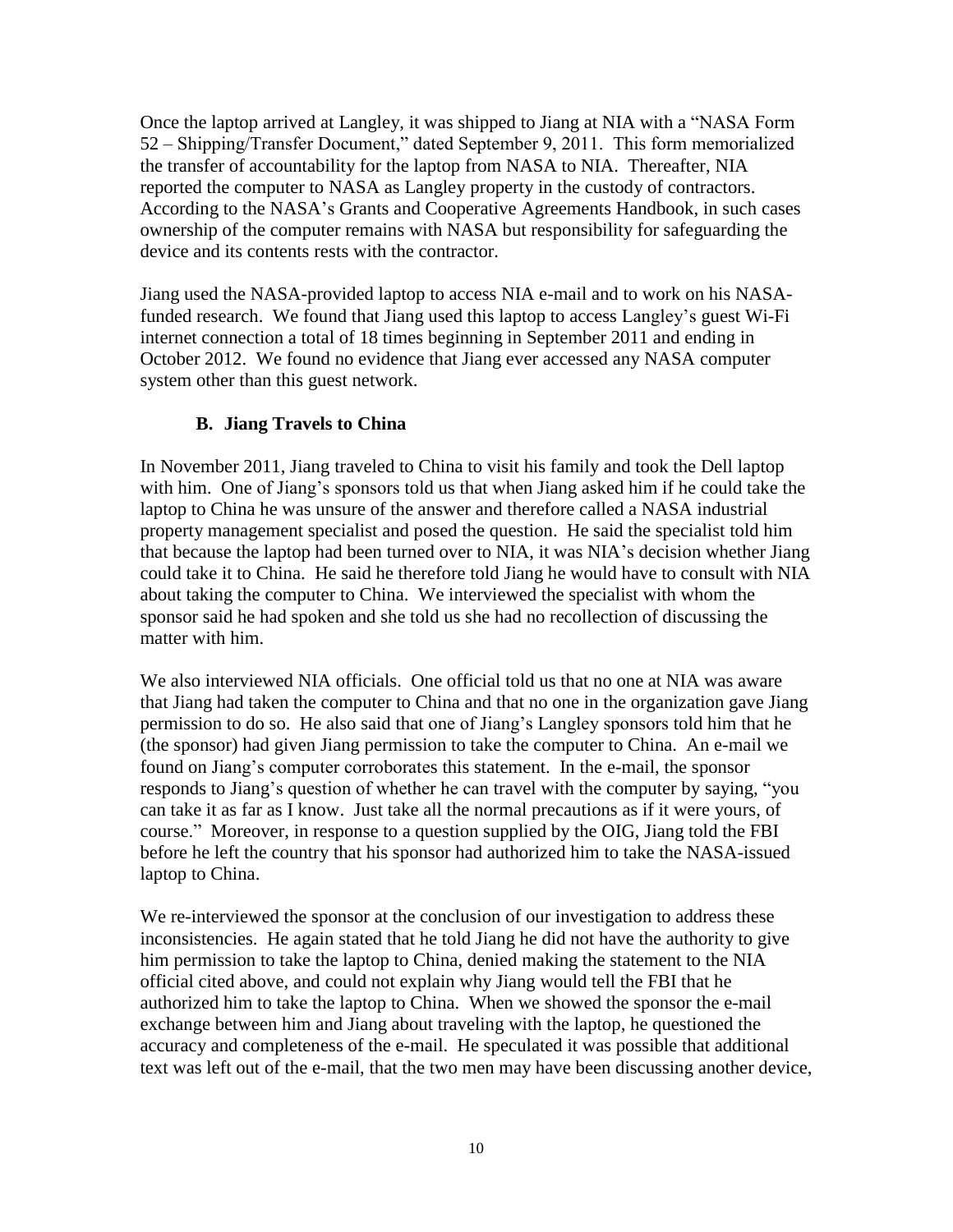or that the e-mail simply did not capture oral discussions between himself and Jiang about the issue.

NASA policy provides that only IT equipment approved by the NASA Chief Information Officer (CIO) for use outside the United States may be taken on international travel. The policy further provides that Agency laptops or personal computers should not be used for official business on international trips unless written authorization is obtained from the Center CIO. The Dell computer was not approved by the NASA CIO for international travel and Jiang did not request or receive approval from the Langley CIO to take the laptop to China. Although Jiang's STTCP specifically noted that his NASA identification badge could not be carried outside the United States, it did not address taking IT equipment out of the country. In addition, we found no evidence that Jiang was otherwise informed of Agency policy prohibiting international travel with NASA IT equipment absent approval by the CIO.<sup>15</sup>

## **C. NIA Requests that Jiang's Access be Extended**

NIA requested that Jiang"s access privileges be extended beyond September 25, 2012, the date they were set to expire. On June 22, 2012, a new STTCP was generated indicating that Jiang would be using commercial off-the-shelf hardware and software for his work. However the Plan failed to specifically identify the Dell laptop or mention the modification made to it. This document was uploaded into IdMAX on July 5 by NIA.

NIA"s request to extend Jiang"s access prompted a new round of approval requests in the IdMAX system. When the request reached the Headquarters" Export Control Office, personnel there again attached provisos to Jiang"s access request. They selected 6 of the 10 provisos that had been attached to the first request, including the proviso requiring that Jiang be escorted while on Center. They omitted the provisos requiring a valid visa, prohibiting release of NASA software source code, denying payment of NASA funds, and requiring coordination with the Center Export Administration regarding whether the work qualified as fundamental research. The contract employee told us that she could not specifically recall why she included these provisos the first time she reviewed Jiang"s visit request but omitted them the second time. She speculated that she omitted the proviso on fundamental research because Jiang"s work had not changed and therefore did not need to be re-evaluated. She could not explain why she did not include the proviso about releasing NASA source code. With regard to the visa requirement and the "no funds" proviso, she said her supervisor had previously removed these two provisos from the Office"s master list because they were matters that should be determined by security and procurement rather than export control personnel.

We also asked the Headquarters personnel why they continued to impose the escort provision when Jiang had received a favorable NACI review and months before had been

 $\overline{a}$ <sup>15</sup> In response to OIG questions, Jiang told the FBI that no one other than him accessed the laptop while he was in China, that he did not provide Rahman"s data to anyone in China, and that he did not provide anyone in China with NASA data or information.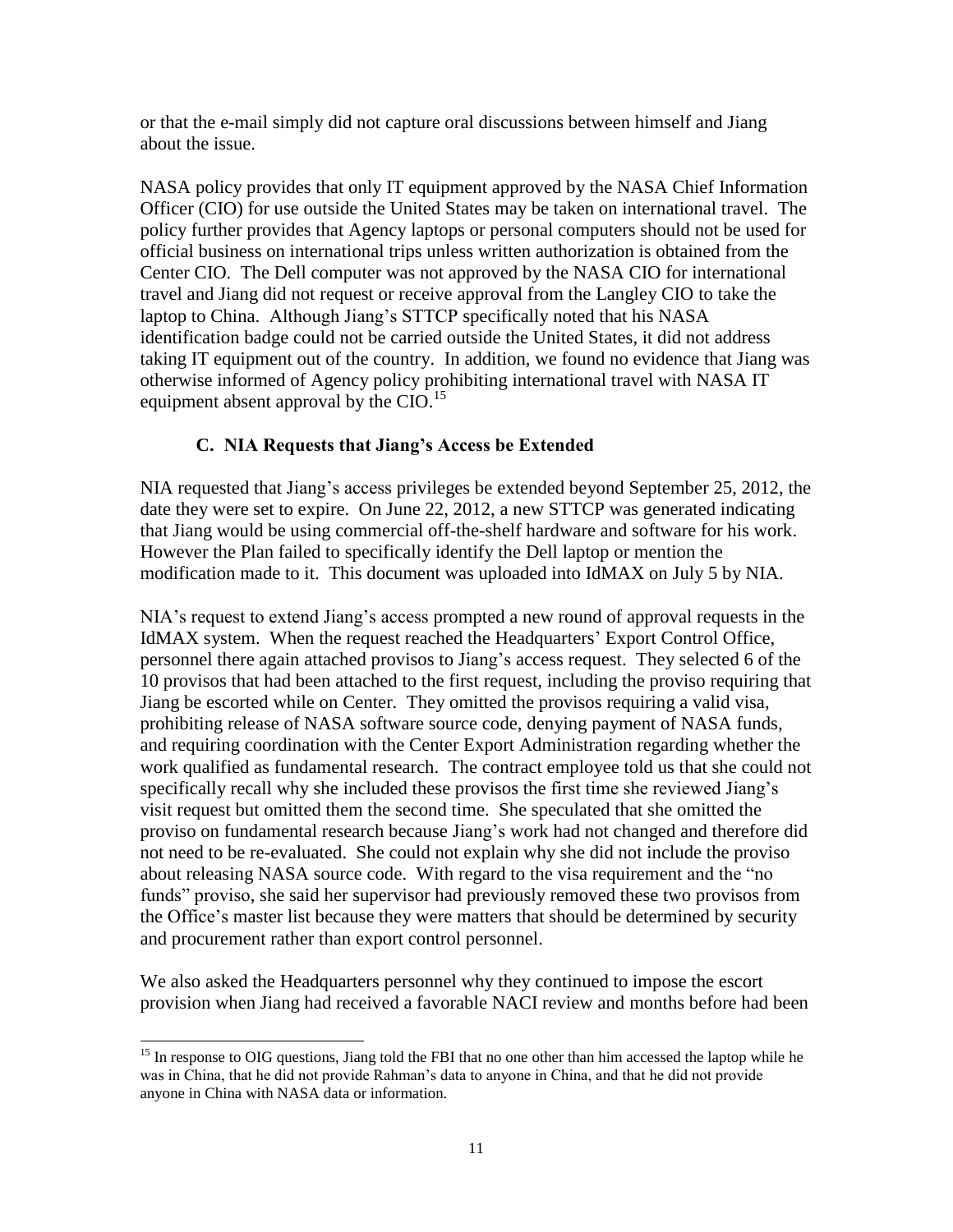issued a badge that did not require escort. Both said they were not aware of this information. We note that the information about the favorable NACI and the unescorted badge was in the IdMAX system, albeit not immediately viewable from the main page these employees viewed to select the provisos.

On August 21, 2012, a Langley security official approved the request to extend Jiang"s access privileges until Feburary 8, 2013, with the Headquarters" Export Control Office proviso that Jiang be escorted while on Center. We asked the official why he approved the request with the escort condition given the favorable NACI and unescorted badge Jiang had been issued months earlier. He said that he and others in Langley"s security office viewed the Headquarters" provisos as boilerplate and that he had questioned the same inconsistency with the escort proviso in the case of another foreign national but was told by Headquarters that Center security was the final authority and that the proviso did not prevent them from issuing an unescorted badge. Similar to the earlier approval process, the provisos were not shared with Jiang or his STTCP sponsors.

## **D. Jiang's Second Trip to China and the Request that Jiang Have an Office on Center**

In October 2012, one of Jiang"s sponsors decided he wanted to have Jiang work at Langley on a daily basis so he could observe his work firsthand and better evaluate his contributions to the team. This triggered the need for a revised STTCP because Jiang"s current Plan did not indicate that he would be assigned an office at Langley. Accordingly, NIA submitted a request for the change through IdMAX and the sponsor submitted a revised STTCP. One month later in November 2012, Jiang again traveled to China, taking with him the Dell computer and the NIA external hard drive he used to back up his files.

As with the previous STTCPs, the revised Plan was provided to Langley export control personnel for review. An export control professional who was not involved with the earlier requests reviewed this request, undertaking a full re-examination of Jiang's access privileges. She explained to OIG investigators that she took this step because she found issues with his access that caused her concern. For example, she noted that he was a graduate of University of Electronic Science and Technology of China, which had been added as "an entity of concern" to the Department of Commerce's Bureau of Industry and Security Entity List in September 2012.

As part of her review, the official asked for the model numbers and location of any NASA-owned IT devices in Jiang"s possession. Jiang"s sponsor told the export office about the Dell laptop, including that it contained a copy of the information that had been on Rahman"s hard drive at the time of his death and that Jiang had taken it to China.

We confirmed that the graphics processing unit in the Dell Precision M4600 laptop is among the items the U.S. Bureau of Industry and Security says may not be exported to certain entities without a license and that the University of Electronic Science and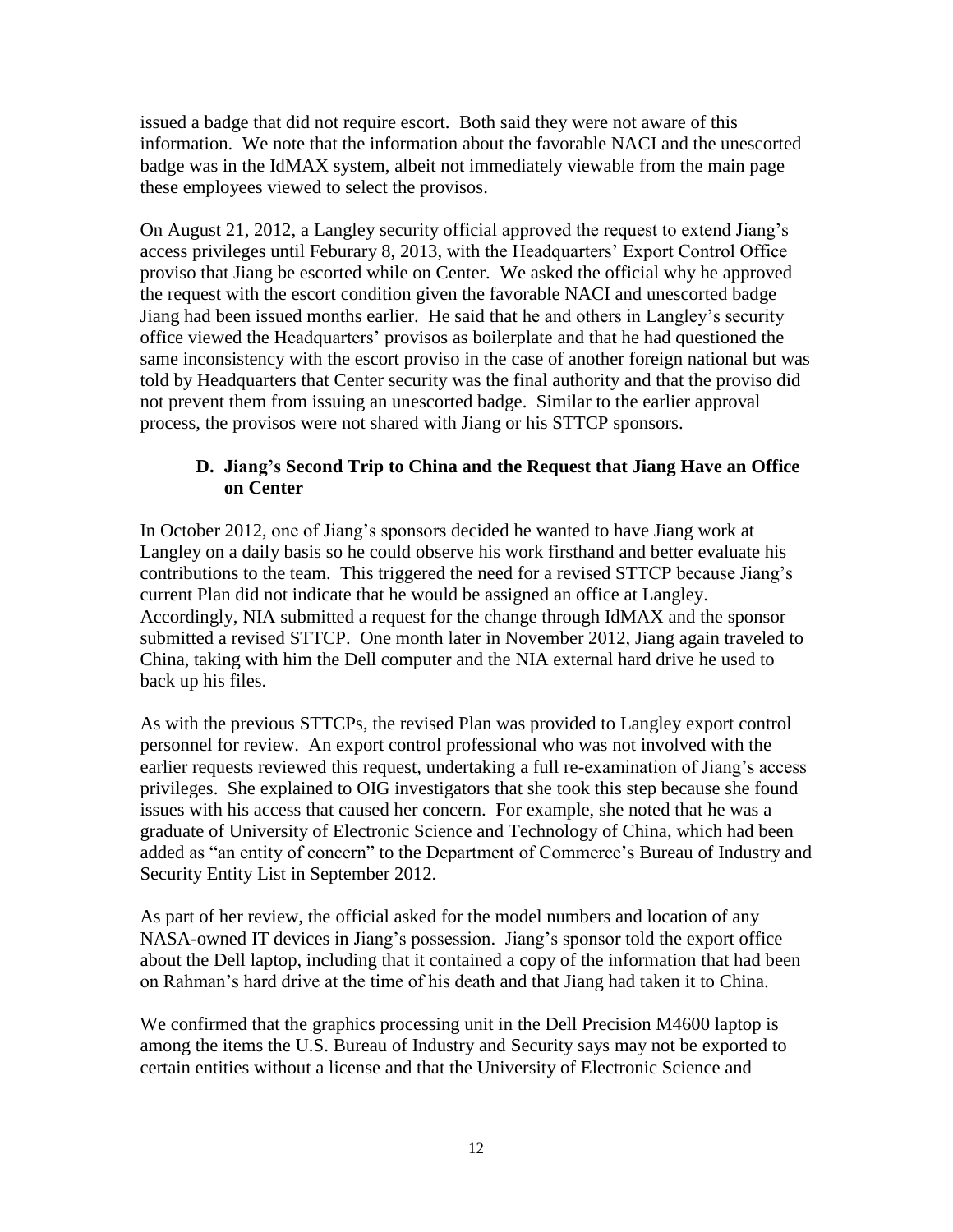Technology is one such entity. However, China itself is not and consequently there are no restrictions on bringing this model of laptop into the country.

The Langley export official told us that she became quite concerned when she learned that Jiang had taken the Dell laptop to China. She told us that other aspects of Jiang"s visit also troubled her – most prominently that NASA was paying for Jiang"s research through the NIA cooperative agreement. She said that she believed that this payment violated the funding restrictions in NASA"s appropriations legislation. She also said she was troubled that Jiang"s sponsors had not asked for an export control review before providing Jiang with access to the information on Rahman"s hard drive. She said she raised her concerns with attorneys at Langley and personnel in the Headquarters" Export Control Office and held off approving the extension of Jiang"s visit request based on these concerns.

On December 12, 2012, an NIA Human Resources employee e-mailed Jiang and told him that upon his return to the United States he should report to NIA with all Governmentissued equipment. Jiang returned to the United States on December 18 and turned in the Dell laptop and NIA external hard drive to NIA the next day. Langley security personnel retrieved the computer and hard drive from NIA on December 20 and turned them over to Center computer security personnel to determine whether they contained exportcontrolled information.

On January 11, 2013, NIA terminated Jiang"s employment. An NIA Official told us that the termination resulted both from Jiang"s violation of NIA policy by taking the laptop to China and because NASA had ended the agreement under which he had been hired. That same day Jiang turned in his NASA badge.

Later that January, Langley IT security personnel issued a report stating that they found "no evidence" of export-controlled information on the Dell laptop.<sup>16</sup> In March 2013, Langley"s Security Services Branch issued a "Statement of Inquiry" relating to the Jiang matter. The report concluded that the project Jiang was working on was not fundamental research and therefore it had been improper to share information from Rahman"s hard drive with Jiang, that the funding restrictions in NASA"s appropriation law prohibited the Agency from hiring Jiang pursuant to the NIA cooperative agreement, and that Jiang and his sponsors had committed various export control violations in connection with his visit and work.

 $\overline{a}$ 

<sup>&</sup>lt;sup>16</sup> According to DOJ officials, this examination did not include a visual review of all of the information on the laptop but rather consisted of searches for key terms and markings that would indicate export-controlled information. In addition, these officials noted that the individual who conducted the search was not a trained export control professional. Langley IT security personnel did not conduct a separate forensic review of the NIA hard drive because Jiang used it as a backup and therefore it contained the same data as the laptop.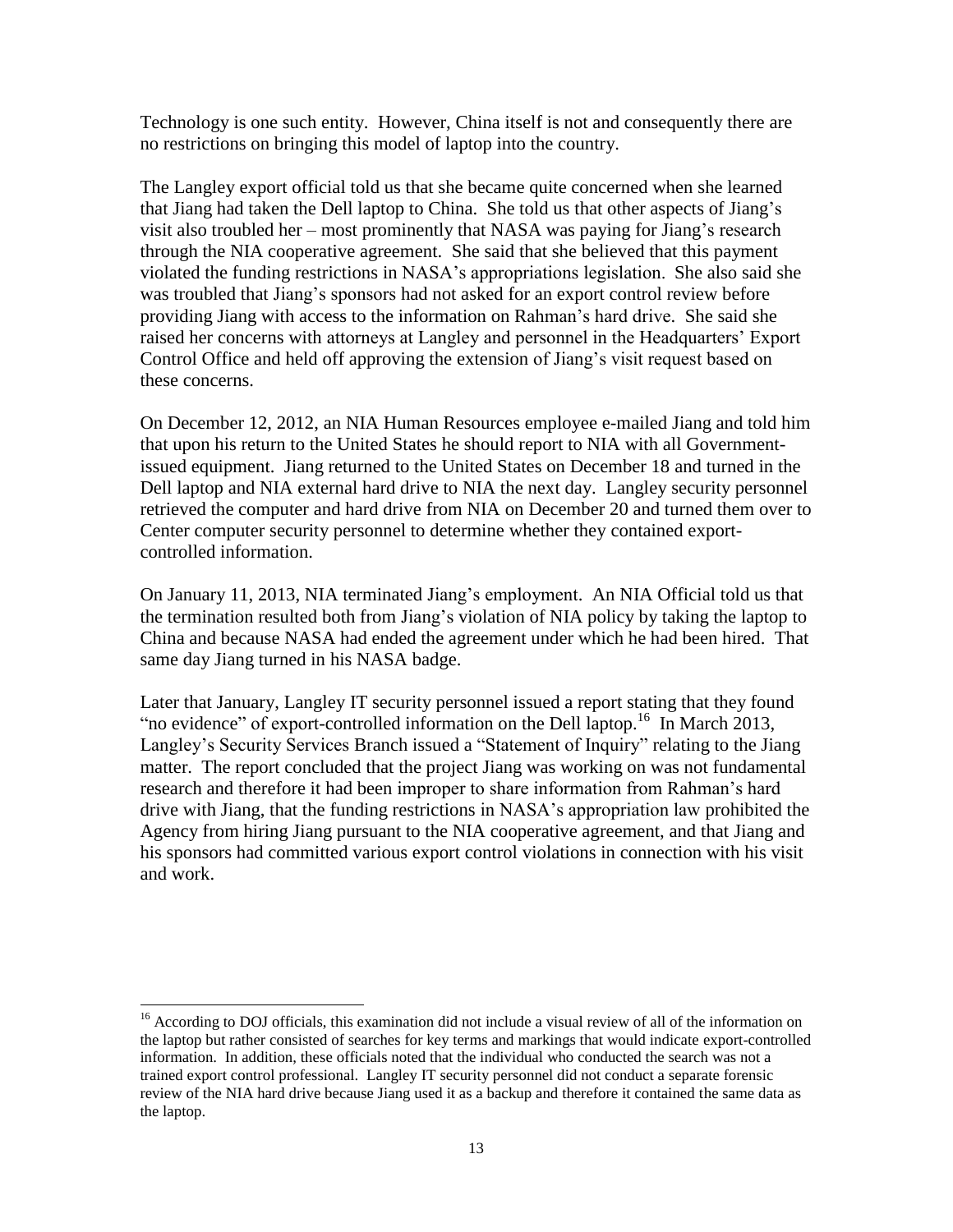## **IV. ANALYSIS**

We found that Langley"s process for requesting access for foreign nationals was structured pursuant to NASA regulations. However, we also found the process overly complex, required input from numerous Center and Headquarters employees, and not sufficiently integrated to ensure that responsible personnel had access to all relevant information. In addition, we determined that several employees who had roles in the screening process made errors that contributed to the confusion about the proper scope of Jiang"s access to Langley facilities and IT resources and the appropriateness of Jiang taking his NASA-provided laptop to China.

First, we were struck by the highly-bureaucratic nature of Langley"s process for reviewing foreign visit requests. Each of the many actors in the process appeared to view their role in isolation, with little consideration or understanding of the role others played in the process. In many instances, individuals seemed more focused on moving requests into the next person's in-box than ensuring that their actions made sense in the context of the request they had been asked to review.

For example, a Langley employee approved one of Jiang"s visit requests in IdMAX on the condition that he be escorted while on Center even though the employee knew that Langley security had issued an unescorted badge to Jiang months earlier. Furthermore, when questioned about the seeming contradiction he said he did not believe the condition made sense. Similarly, another Langley employee approved one of Jiang's requests with a "no funding" proviso even though it was clear that Jiang would be working for NIA pursuant to a funded cooperative agreement with NASA. Moreover, both individuals dismissed the provisos attached by the Headquarters Export Control Office to foreign visit requests as "boilerplate."<sup>17</sup>

In some instances, employees seemed to realize that they did not fully understand what they were doing or why they were doing it but proceeded anyway, assuming that someone else down the road would figure it out. The starkest example of this phenomenon was the Headquarters export control supervisor who admitted that although "no one" knew what the no funding proviso meant the Office routinely attached it to all foreign visit requests. In the case of Jiang, having this and other incorrect provisos attached to his request in the IdMAX system caused confusion both inside and outside NASA about the appropriate boundaries of his visit.

Second, we believe that much of the confusion about the proper scope of Jiang"s access at Langley occurred either because not all the players in the process had access to all of the relevant information or because individuals failed to exercise sufficient diligence in completing their duties. For example, although Jiang"s STTCP sponsors had the most day-to-day contact with him and the most information about the work he was to perform, they were never informed of the provisos the Export Control Office and Langley security

 $\overline{a}$  $17$  Several witnesses involved in the process told us the high volume of Langley foreign visitor requests they received often overwhelmed them. Although this does not excuse the mistakes made, it may help explain them.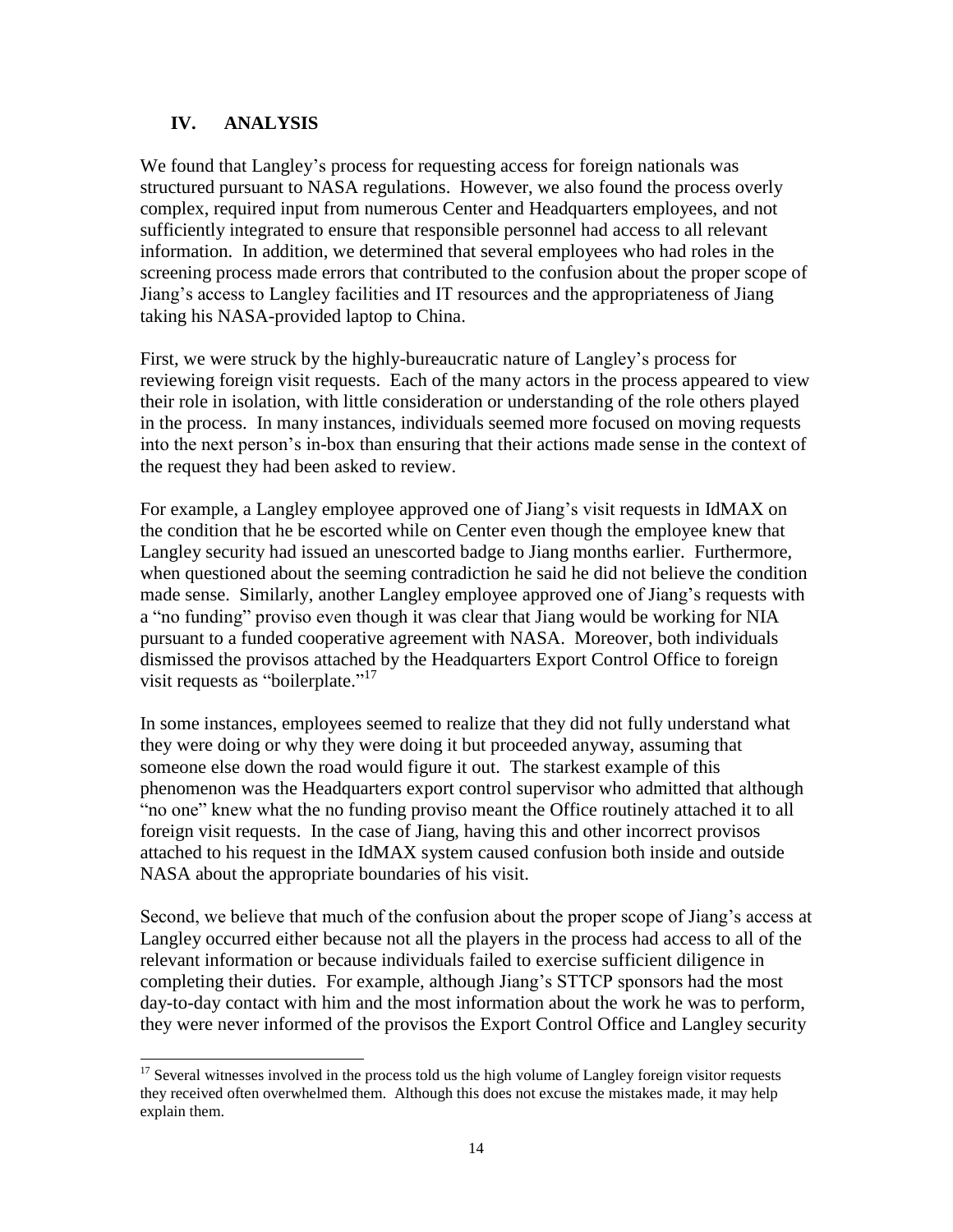placed on Jiang"s visit, and therefore were not in a position to question whether the provisos were appropriate or necessary. Although Export Control and Center security attached provisos through the IdMAX system and those provisos were visible on various IdMAX screens, there was no formal role for STTCP sponsors in the IdMAX process and no procedures established to ensure that IdMAX provisos were reflected in the STTCP or otherwise conveyed to sponsors.

Similarly, NIA appeared to lack sufficient procedures to ensure that appropriate officials in its organization were informed of the restrictions NASA placed on Jiang"s access to the Center. Although IdMAX automatically generated an e-mail to NIA that contained the restrictions, that e-mail was received by a low-level administrative employee and no one else at the organization was aware of this information until we requested copies of documents and e-mails as part of our investigation of this matter.

With respect to lack of due diligence, the Langley technical representative admitted that she did not read the contents of the February 2011 IdMAX notification approving Jiang's access request until many months later. Therefore, she was not aware of the conditions that had been attached to his visit and not in a position to pass that information on to Jiang's sponsors.

Third, both system and individual failures contributed to Jiang inappropriately taking his NASA-provided laptop to China. From a system perspective, the STTCP did not reference NASA policy prohibiting employees and contractors from taking NASA IT resources outside the United States without the permission of the Center CIO, so neither Jiang nor his sponsor could consult the document for this information when the question arose. From an individual perspective, the preponderance of the evidence available to us suggests that one of Jiang"s sponsors inappropriately authorized Jiang to take the laptop to China. Although the sponsor claims that he consulted with an industrial property management specialist at Langley about Jiang"s request and, based on that conversation, told Jiang to consult with NIA about taking the computer to China, the specialist recalls no such conversation. Moreover, other available evidence – including statements from NIA officials and an e-mail found on Jiang"s laptop – suggest that the sponsor authorized Jiang to take the computer to China. In his two interviews with the OIG, the sponsor attempted to explain away evidence supporting this conclusion. However, we are not convinced and conclude that the evidence suggests he gave Jiang permission to take the computer to China.

Fourth, we believe Jiang's sponsors erred in not consulting Center export personnel before providing Jiang access to Rahman"s hard drive or informing export officials they had done so in a timely manner. We acknowledge that both sincerely believe that the information on the hard drive is fundamental research not subject to export control restrictions. Nevertheless, both admitted that they could not fully decipher Rahman's file system and did not have a complete understanding of the information contained on the hard drive. Moreover, the process of ensuring that export control restrictions are followed requires cooperation and collaboration between researchers and export control professionals. By failing to consult with others about the hard drive, the sponsors short-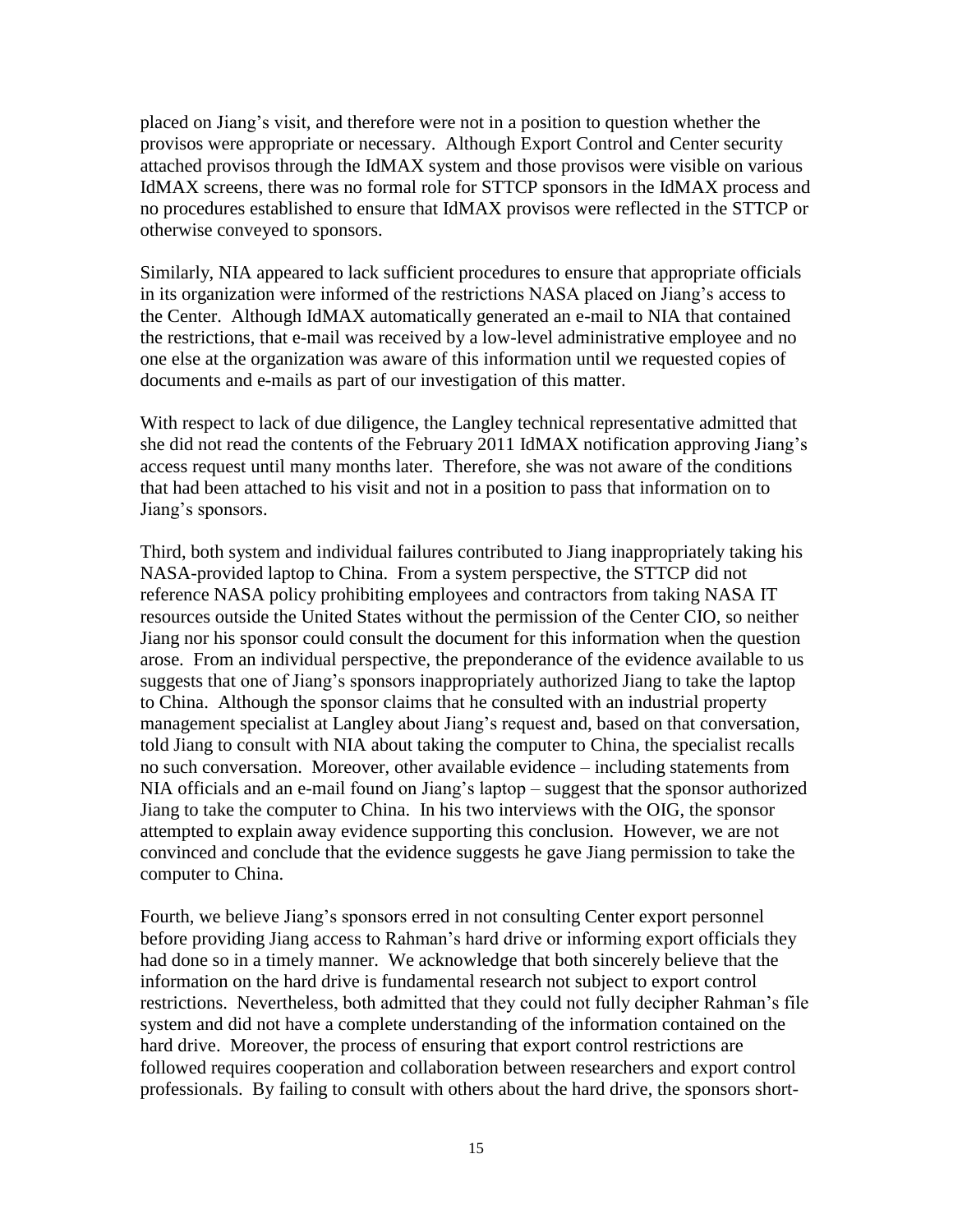circuited this process and helped engender suspicion when Langley export control personnel later learned about the information sharing. For similar reasons, they should have immediately informed Langley export control and security personnel about the purchase of the Dell laptop for Jiang.<sup>18</sup>

Finally, we do not believe that NASA violated appropriations restrictions by hiring Jiang as a paid contractor through the NIA cooperative agreement. While the provision prohibits the Agency from hosting official Chinese visitors and expending funds to execute bilateral agreements with the Chinese government or Chinese companies, it does not extend to work conducted by individual Chinese citizens like Jiang who are not official representatives of the Chinese government or affiliated with a Chinese company.

Accordingly, we believe that concerns related to the funding restriction were unfounded. Similarly, we find faulty the conclusion in the Langley Security Office"s Statement of Inquiry that NIA violated the terms of Jiang"s STTCP and may have violated the Federal False Claims Act by "claiming funds, in excess of \$300,000 from NASA for Jiang's visit, that were not authorized under the terms of the visit." Again, inclusion of this and other inaccurate information in the report fueled confusion both inside and outside NASA about the propriety of Jiang"s access to Langley and to Center data and IT resources.

## **V. CONCLUSION AND RECOMMENDATIONS**

In the wake of the Jiang incident and at the request of the NASA Administrator, Langley management has taken a number of steps to strengthen its foreign national visit process. These measures include increased education and training for Langley employees, revising the STTCP to include any provisos listed in the IdMAX system as well as the penalties for violating the Plan, and ensuring that the Center CIO"s Office is involved in the foreign visitor request process. More broadly, in response to a suggestion from Congressman Wolf, NASA has contracted with the National Academy of Public Administration (NAPA) to assess the effectiveness of the Agency"s foreign national access programs and processes. NAPA is scheduled to deliver a draft of its report to NASA by the end of the calendar year.

In addition to these and other ongoing measures, we offer the following recommendations to further improve NASA"s foreign visitor approval process:

- 1. Examine the roles of the different offices that have input into the foreign visitor approval process and ensure that all appropriate offices are represented and that responsibilities are appropriately assigned.
- 2. Improve training for sponsors of foreign nationals to ensure they understand how the foreign national visit approval process works and their responsibilities as sponsors. This training should be required prior to an individual becoming a

 $\overline{a}$ <sup>18</sup> We also note that the sponsors failed to ensure that Jiang received the required security briefing or that other NASA employees were aware of Jiang"s access limitations in light of his status as a foreign national.